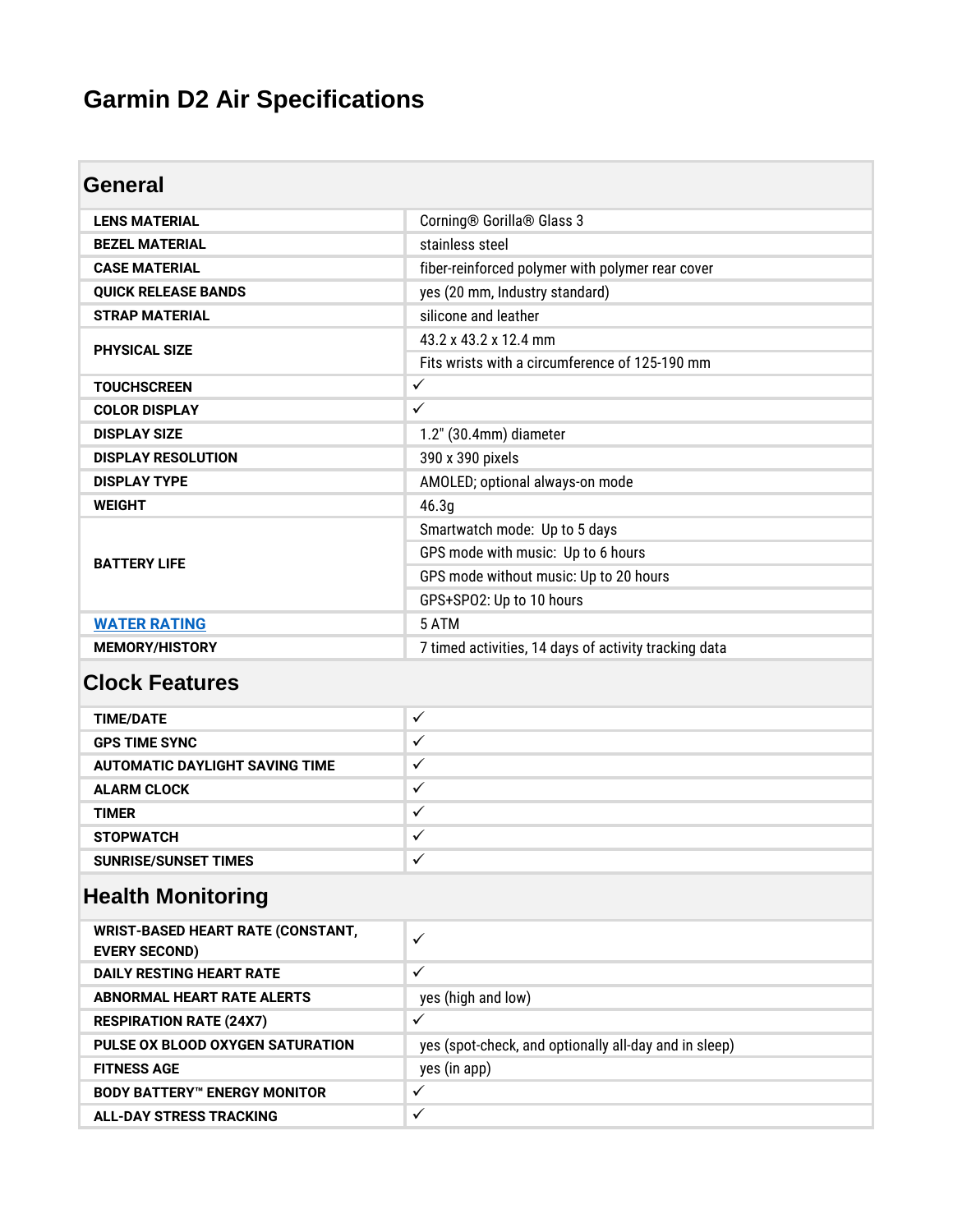| <b>RELAXATION REMINDERS</b>       |  |
|-----------------------------------|--|
| <b>RELAXATION BREATHING TIMER</b> |  |
| <b>SLEEP</b>                      |  |
| <b>HYDRATION</b>                  |  |
| <b>MENSTRUAL CYCLE</b>            |  |

#### **Sensors**

| <b>GPS</b>                                                | $\checkmark$                           |
|-----------------------------------------------------------|----------------------------------------|
| <b>GLONASS</b>                                            | $\checkmark$                           |
| <b>GALILEO</b>                                            | ✓                                      |
| <b>GARMIN ELEVATE™ WRIST HEART RATE</b><br><b>MONITOR</b> | $\checkmark$                           |
| <b>BAROMETRIC ALTIMETER</b>                               | $\checkmark$                           |
| <b>COMPASS</b>                                            | $\checkmark$                           |
| <b>GYROSCOPE</b>                                          | ✓                                      |
| <b>ACCELEROMETER</b>                                      | $\checkmark$                           |
| <b>THERMOMETER</b>                                        | yes (with a separately sold accessory) |
| PULSE OX BLOOD OXYGEN SATURATION<br><b>MONITOR</b>        | $\checkmark$                           |

## **Daily Smart Features**

| <b>CONNECTIVITY</b>                                                      | Bluetooth <sup>®</sup> , ANT+ <sup>®</sup> , Wi-Fi <sup>®</sup> |
|--------------------------------------------------------------------------|-----------------------------------------------------------------|
| CONNECT IQ™ (DOWNLOADABLE WATCH<br>FACES, DATA FIELDS, WIDGETS AND APPS) | $\checkmark$                                                    |
| <b>SMART NOTIFICATIONS</b>                                               | $\checkmark$                                                    |
| <b>TEXT RESPONSE/REJECT PHONE CALL WITH</b><br>TEXT (ANDROID™ ONLY)      | $\checkmark$                                                    |
| <b>CALENDAR</b>                                                          | $\checkmark$                                                    |
| <b>WEATHER</b>                                                           | $\checkmark$                                                    |
| <b>CONTROLS SMARTPHONE MUSIC</b>                                         | $\checkmark$                                                    |
| PLAYS AND CONTROLS WATCH MUSIC                                           | $\checkmark$                                                    |
| <b>MUSIC STORAGE</b>                                                     | Up to 500 songs                                                 |
| <b>FIND MY PHONE</b>                                                     | $\checkmark$                                                    |
| <b>FIND MY WATCH</b>                                                     | $\checkmark$                                                    |
| <b>SMARTPHONE COMPATIBILITY</b>                                          | iPhone®, Android <sup>™</sup>                                   |
| <b>PAIRS WITH GARMIN CONNECT™ MOBILE</b>                                 | $\checkmark$                                                    |
| <b>GARMIN PAY™</b>                                                       | $\checkmark$                                                    |
| <b>Safety and Tracking Features</b>                                      |                                                                 |
| <b>LIVETRACK</b>                                                         | $\checkmark$                                                    |
| <b>INCIDENT DETECTION DURING SELECT</b><br><b>ACTIVITIES</b>             | $\checkmark$                                                    |
| <b>ASSISTANCE</b>                                                        | $\checkmark$                                                    |
| <b>Aviation Features</b>                                                 |                                                                 |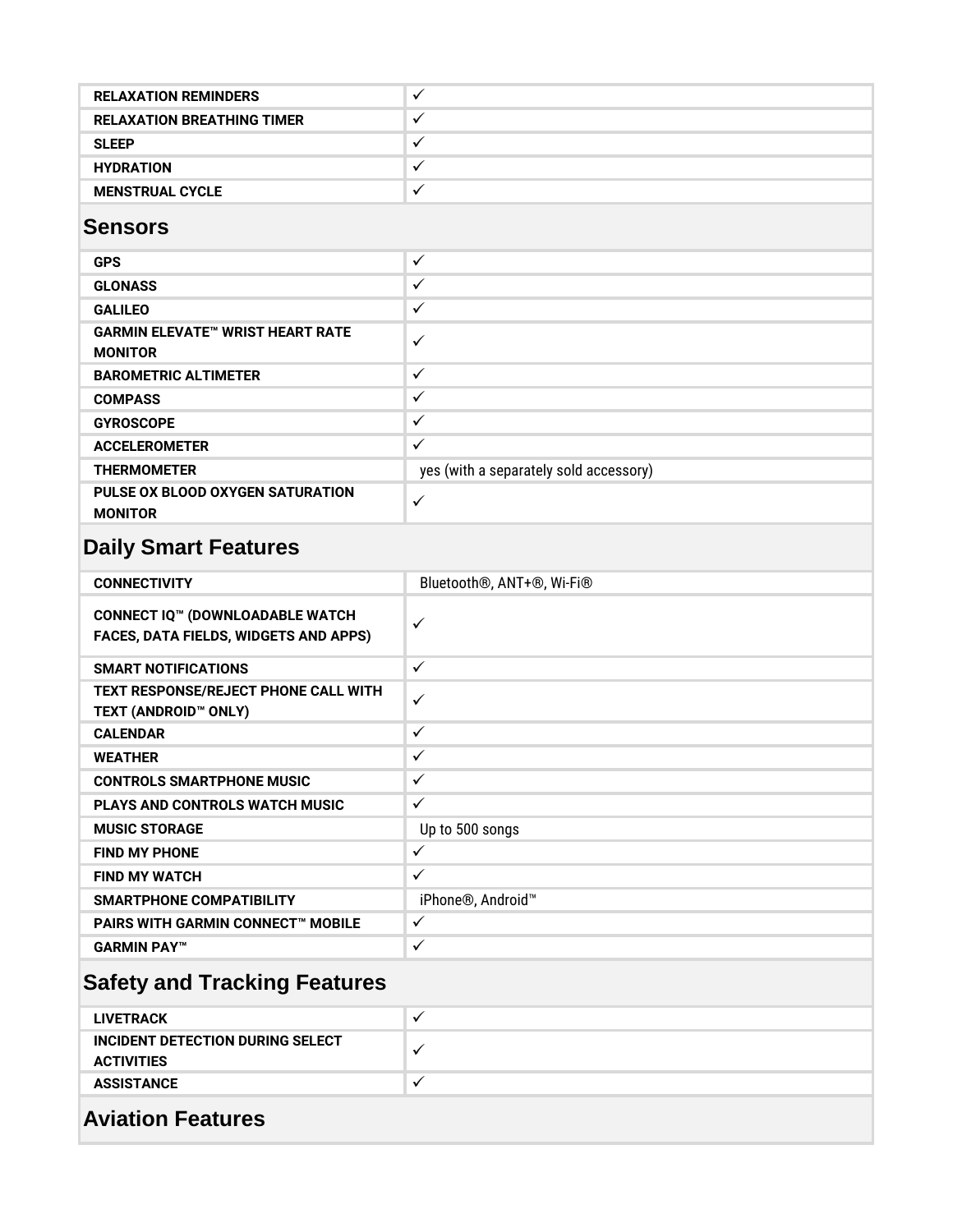| <b>WORLDWIDE AIRPORT DATABASE(S)</b>                         | $\checkmark$ |
|--------------------------------------------------------------|--------------|
| ALTIMETER WITH ADJUSTABLE BARO SETTING                       | $\checkmark$ |
| 3-AXIS COMPASS WITH HSI (HORIZONTAL<br>SITUATION INDICATOR)  | ✓            |
| <b>MULTIPLE TIME ZONES WITH ZULU/UTC</b>                     | $\checkmark$ |
| WIRELESSLY RECEIVE FLIGHT PLANS FROM<br><b>GARMIN PILOT™</b> | ✓            |
| <b>WAYPOINT INFORMATION PAGE</b>                             | ✓            |
| <b>WORLDWIDE NAVAID AND INTERSECTION</b><br>DATABASE(S)      | $\checkmark$ |
| <b>IN-FLIGHT PULSE OX</b>                                    | ✓            |

## **Activity Tracking Features**

| <b>STEP COUNTER</b>                                                                                        | $\checkmark$ |
|------------------------------------------------------------------------------------------------------------|--------------|
| MOVE BAR (DISPLAYS ON DEVICE AFTER A<br>PERIOD OF INACTIVITY; WALK FOR A COUPLE<br>OF MINUTES TO RESET IT) | $\checkmark$ |
| AUTO GOAL (LEARNS YOUR ACTIVITY LEVEL<br>AND ASSIGNS A DAILY STEP GOAL)                                    | $\checkmark$ |
| <b>CALORIES BURNED</b>                                                                                     | $\checkmark$ |
| <b>FLOORS CLIMBED</b>                                                                                      | $\checkmark$ |
| <b>DISTANCE TRAVELED</b>                                                                                   | $\checkmark$ |
| <b>INTENSITY MINUTES</b>                                                                                   | $\checkmark$ |
| <b>TRUEUP™</b>                                                                                             | $\checkmark$ |
| <b>MOVE IO™</b>                                                                                            | $\checkmark$ |

## **Gym & Fitness Equipment**

| <b>AVAILABLE GYM ACTIVITY PROFILES</b> | Strength, Cardio and Elliptical Training, Stair Stepping, Floor Climbing,<br>Indoor Rowing, Yoga, Pilates and Breathwork |
|----------------------------------------|--------------------------------------------------------------------------------------------------------------------------|
| <b>CARDIO WORKOUTS</b>                 | $\checkmark$                                                                                                             |
| <b>STRENGTH WORKOUTS</b>               | ✓                                                                                                                        |
| <b>YOGA WORKOUTS</b>                   | ✓                                                                                                                        |
| <b>PILATES WORKOUTS</b>                | ✓                                                                                                                        |
| <b>ON-SCREEN WORKOUT ANIMATIONS</b>    | $\checkmark$                                                                                                             |
| <b>AUTOMATIC REP COUNTING</b>          | $\checkmark$                                                                                                             |

## **Training, Planning and Analysis Features**

| <b>HR ZONES</b>                                                   | ✓                        |
|-------------------------------------------------------------------|--------------------------|
| <b>HR ALERTS</b>                                                  | $\checkmark$             |
| <b>HR CALORIES</b>                                                | $\checkmark$             |
| % HR MAX                                                          | $\checkmark$             |
| HR BROADCAST (BROADCASTS HR DATA OVER<br>ANT+™ TO PAIRED DEVICES) |                          |
| <b>RESPIRATION RATE (DURING EXERCISE)</b>                         | yoga and breathwork only |
| <b>GPS SPEED AND DISTANCE</b>                                     | J                        |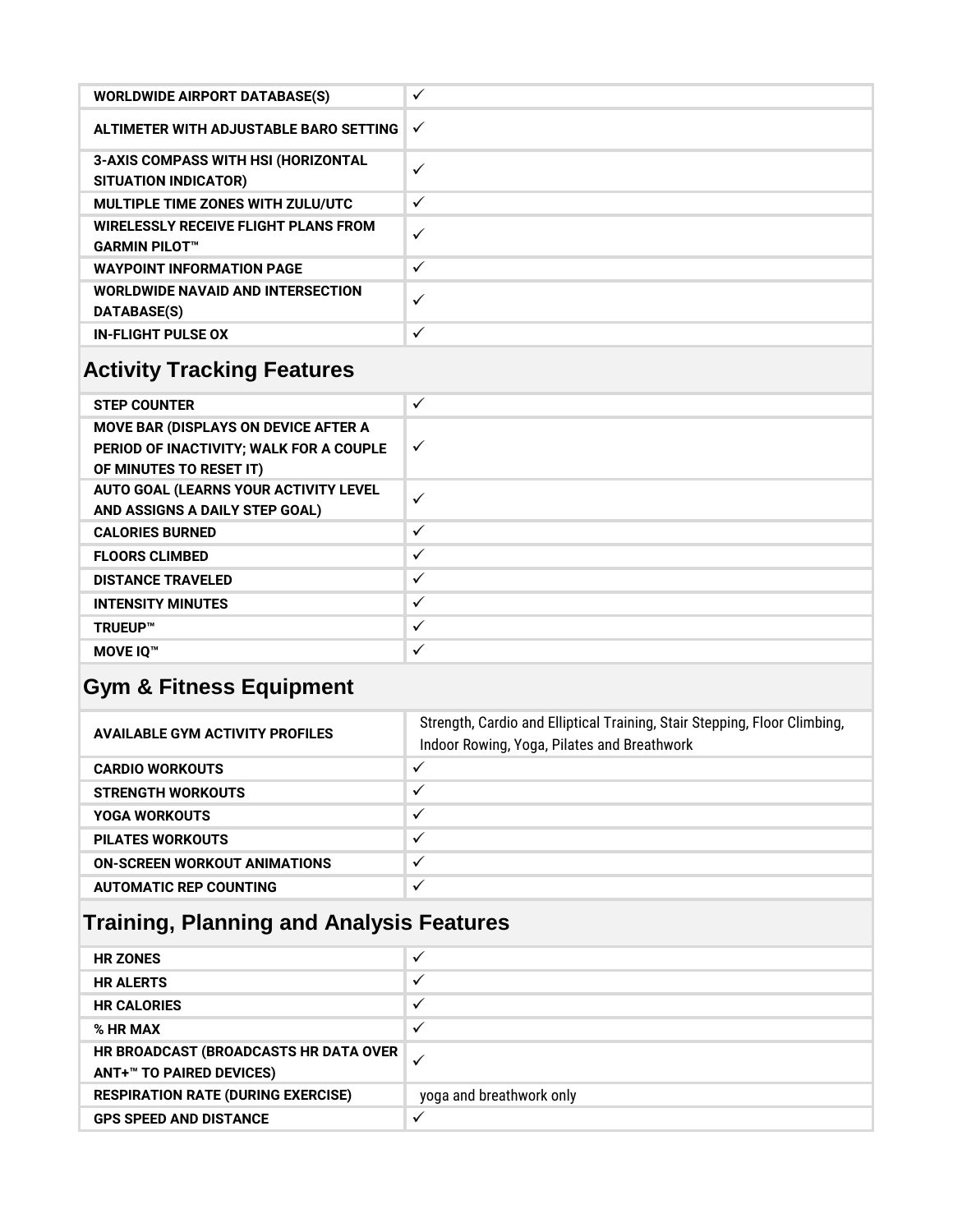| <b>CUSTOMIZABLE DATA PAGES</b>        | ✓            |
|---------------------------------------|--------------|
| <b>CUSTOMIZABLE ACTIVITY PROFILES</b> | $\checkmark$ |
| <b>AUTO PAUSE®</b>                    | ✓            |
| <b>ADVANCED WORKOUTS</b>              | ✓            |
| <b>DOWNLOADABLE TRAINING PLANS</b>    | ✓            |
| <b>AUTO LAP®</b>                      | ✓            |
| <b>MANUAL LAP</b>                     | $\checkmark$ |
| VO <sub>2</sub> MAX                   | $\checkmark$ |
| <b>TOUCH AND/OR BUTTON LOCK</b>       | ✓            |
| <b>AUTO SCROLL</b>                    | ✓            |
| <b>ACTIVITY HISTORY ON WATCH</b>      | ✓            |
| <b>PHYSIO TRUEUP</b>                  | ✓            |

## **Running Features**

| <b>AVAILABLE RUN PROFILES</b>                                            | Running, Treadmill Running, Trail Running |
|--------------------------------------------------------------------------|-------------------------------------------|
| <b>GPS-BASED DISTANCE, TIME AND PACE</b>                                 |                                           |
| <b>CADENCE (PROVIDES REAL-TIME NUMBER OF</b><br><b>STEPS PER MINUTE)</b> |                                           |
| <b>RUN WORKOUTS</b>                                                      | $\checkmark$                              |
| <b>FOOT POD CAPABLE</b>                                                  |                                           |

## **Golfing Features**

| YARDAGE TO F/M/B (DISTANCE TO FRONT,       | $\checkmark$ |
|--------------------------------------------|--------------|
| <b>MIDDLE AND BACK OF GREEN)</b>           |              |
| YARDAGE TO LAYUPS/DOGLEGS                  | $\checkmark$ |
| <b>MEASURES SHOT DISTANCE (CALCULATES)</b> |              |
| <b>EXACT YARDAGE FOR SHOTS FROM</b>        | Automatic    |
| <b>ANYWHERE ON COURSE)</b>                 |              |
| <b>DIGITAL SCORECARD</b>                   | $\checkmark$ |
| STAT TRACKING (STROKES, PUTTS PER          | $\checkmark$ |
| <b>ROUND, GREENS AND FAIRWAYS HIT)</b>     |              |
| <b>GARMIN AUTOSHOT™</b>                    | $\checkmark$ |
| <b>GREEN VIEW WITH MANUAL PIN POSITION</b> | $\checkmark$ |
| <b>HAZARDS AND COURSE TARGETS</b>          | $\checkmark$ |
| <b>PINPOINTER</b>                          | $\checkmark$ |
| <b>ROUND TIMER/ODOMETER</b>                | $\checkmark$ |
| <b>AUTOMATIC CLUB TRACKING COMPATIBLE</b>  | $\checkmark$ |
| (REQUIRES ACCESSORY)                       |              |
|                                            |              |

#### **Outdoor Recreation**

| <b>AVAILABLE OUTDOOR RECREATION PROFILES</b> | Skiing, Snowboarding, XC Skiing, Stand Up Paddleboarding, Rowing |
|----------------------------------------------|------------------------------------------------------------------|
| <b>BACK TO START</b>                         |                                                                  |
| <b>TOTAL ASCENT/DESCENT</b>                  |                                                                  |
|                                              |                                                                  |

#### **Cycling Features**